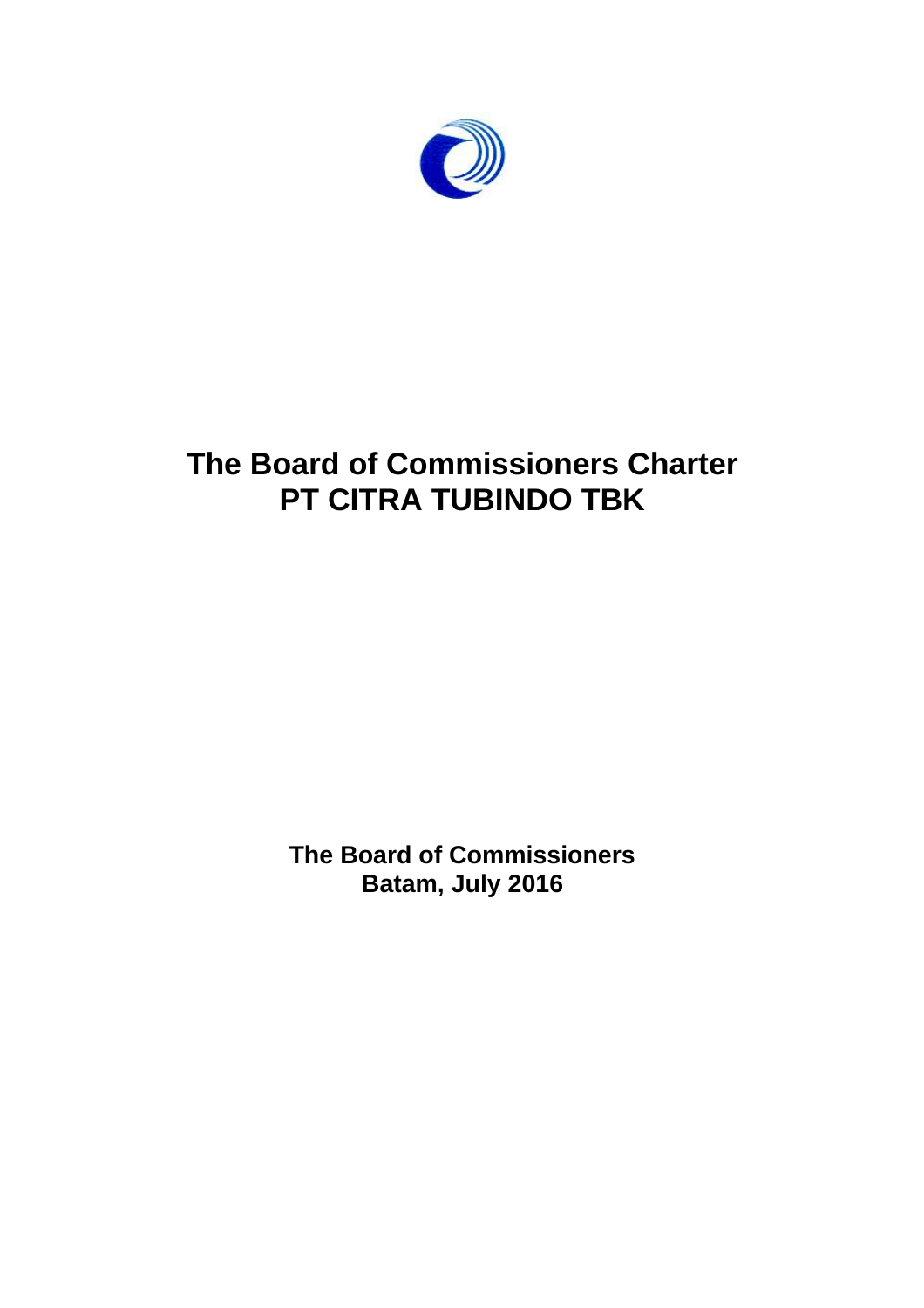# **THE BOARD OF COMMISSIONERS CHARTER**

## 1. **INTRODUCTION**

As an Indonesian limited liability company, PT Citra Tubindo Tbk (the "Company" or "Citra Tubindo") has 3 (three) corporate bodies, comprising:

- 1. The General Meeting of Shareholders
- 2. The Board of Commissioners
- 3. The Board of Directors

Each corporate body of the Company has its respective duties and authorities with independence to carry out its respective duties and authorities in accordance with the Articles of Association of the Company and prevailing laws and regulations.

The General Meeting of Shareholders ("GMS") in principle is the forum for shareholders to determine members of the Board of Directors and Board of Commissioners of the Company as well as to approve annual financial statements, annual reports, appropriation of net income, changes to the capital and restructuring of the Company.

The Board of Commissioners carries out an oversight function, while the Board of Directors manages the Company.

This Board of Commissioners Charter ("Charter") is issued to provide guidance to the Board of Commissioners and its members in carrying out their oversight function.

### 2. **LEGAL BASIS**

- 1. Company Law
- 2. Capital Market Regulations
- 3. Financial Services Authority Regulations
- 4. Indonesia Stock Exchange Regulations
- 5. Articles of Association of the Company

### 3. **COMPOSITION**

**A.**The Board of Commissioners consists of at least 3 (three) members, comprising Independent Commissioner which its number shall be adjusted under the regulation of Financial Service Authority and the prevailing law in Capital Market.

1 (one) of the Board of Commissioner shall be appointed as President Commissioner.

#### **B.** Term of Office

A Commissioner is appointed by a GMS, for a term of office from the date resolved in the GMS appointing him/her until the closing of the third Annual GMS following such date.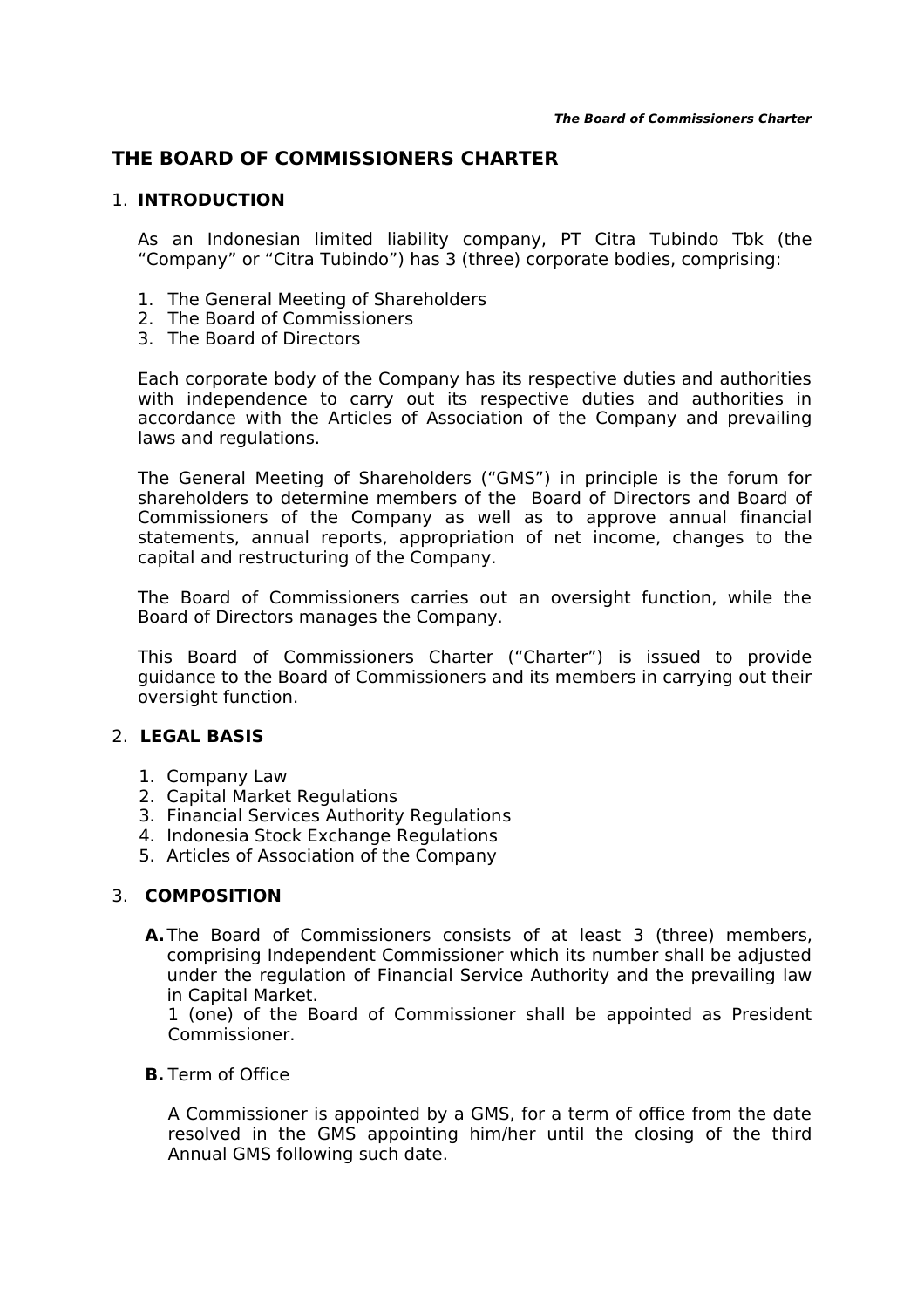GMS may dismiss a Commissioner at any time assigning a reason there for after the Commissioner has been given a chance to defend him/herself in said GMS.

The term of office of a Commissioner shall terminate if he/she:

- bankrupt or under custody accordance with the court ruling;
- is dismissed by virtue of a resolution of the GMS.
- no longer complies with the requirements of the prevailing regulations having the force of law;
- tenders his/her resignation; and/or
- passed away;

A Commissioner, whose term of office has expired, may be reappointed by the GMS.

**C.** Resignation

- 1. A Commissioner may resign from his/her post by giving a written notice to the Company at least 30 (thirty) days prior to the resignation date.
- 2. The Company must convene a GMS to resolve such resignation at the latest 90 (ninety) days after receiving the resignation letter.
- 3. Commissioner who resigned will only be discharged from his/her responsibilities during his/her term of office, if a GMS releases him/her from his/her responsibilities;

#### **D.**Concurrent Positions

A Commissioner is restricted from holding concurrent positions in other Issuers or Public Companies. The Commissioner can only be:

- 1. a Director of a maximum 2 (two) other Issuers and/or Public Companies; and
- 2. a Commissioner of a maximum 2 (two) other Issuers and/ or Public Companies (excluding the Company).

In the event that a Commissioner of the Company does not hold a concurrent position as a Director in another Issuer and/or Public Companies, he/she can serve as a Commissioner of a maximum 4 (four) Issuers and/or Public Companies (excluding his/her position in the Company).

A member of the Board of Commissioners can serve as a member of Committee of a maximum 5 (five) Issuers and/or Public Companies (including his/her position in the Company).

# 4. **DUTIES, AUTHORITIES AND ACCOUNTABILITY**

A. Duties of the Board of Commissioners

The Board of Commissioners shall oversee the management policy of the Board of Directors and oversee and provide advice to the Board of Directors in managing the Company in accordance with the Articles of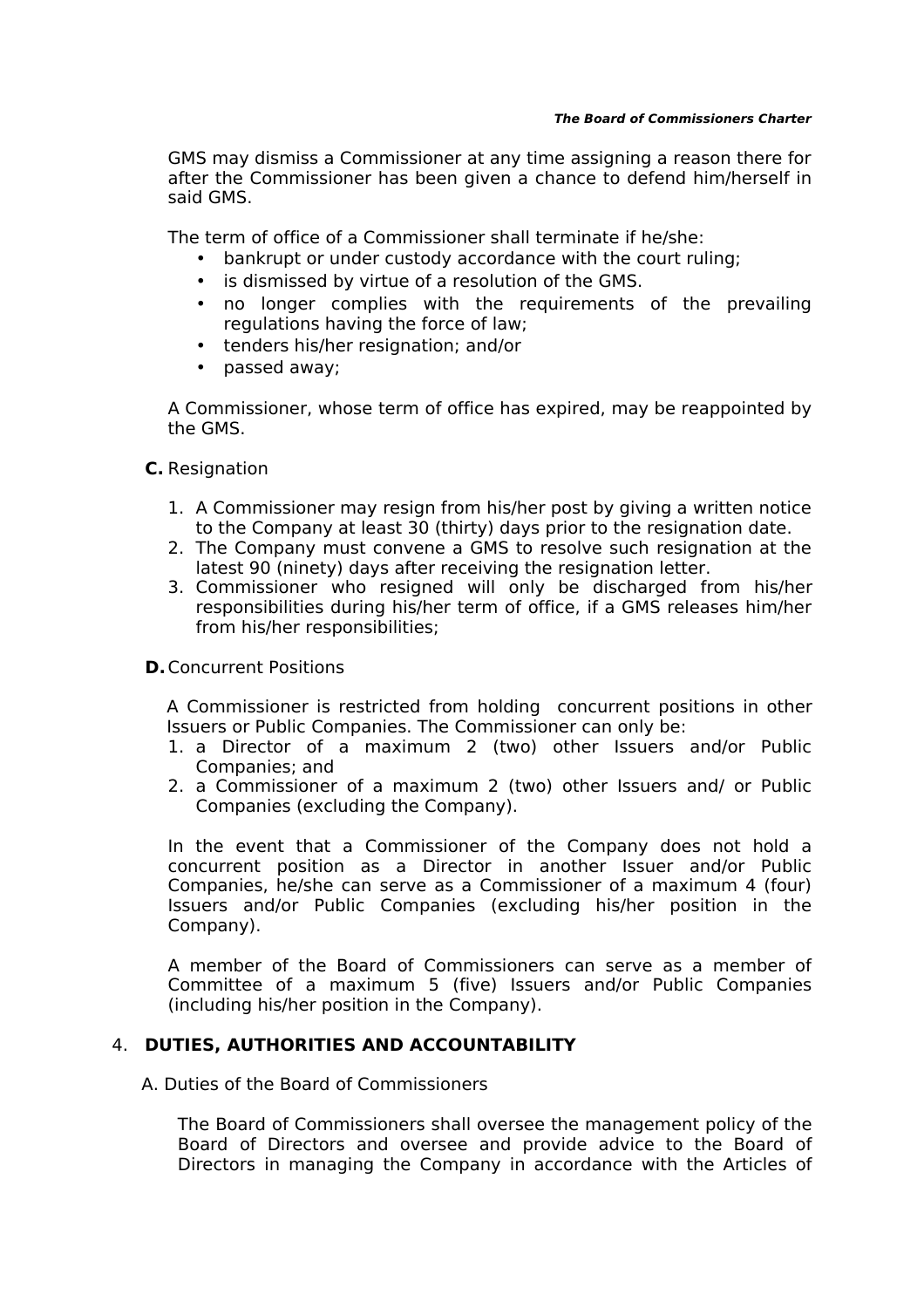Association, prevailing laws and regulations and with due observance to the principles of Good Corporate Governance.

The duties of the Board of Commissioners include among others:

- 1. To provide feedback and recommendations on the Company's annual working plan submitted by the Board of Directors;
- 2. To supervise the implementation of the principles of Good Corporate Governance in the Company's business activities
- 3. To supervise and advise the Board of Directors on the Company's business risks as well as management's efforts at internal control;
- 4. To supervise and advise the Board of Directors on the preparation and disclosure of periodic financial statements;
- 5. To consider decisions of the Board of Directors which are subject to the approval of the Board of Commissioners pursuant to article 18 of the Articles of Association (Appendix);
- 6. To provide a report of its supervision and advisory activities in the annual report and to review and approve the annual report;
- 7. To carry out nomination and remuneration function;
- 8. In certain situation, to convene an annual and extraordinary GMS in accordance with the Articles of Association.

The Board of Commissioners shall carry out its duties in good faith, with full responsibility and in a prudent manner in the interest of the Company and with due consideration to the interest of the stakeholders of the Company.

B. Authorities of the Board of Commissioners

In discharging its supervision and advisory duties, the Board of Commissioners is authorized to perform, among other things the following:

- 1. To inspect records and other documents, and to verify financial condition as well as assets of the Company;
- 2. To request written information to the Board of Directors relating to the Company and accept such information by latest 7 (seven) days since the request.
- 3. To suspend the members of the Board of Directors if they act contrary to the Articles of Association and/or the prevailing laws and regulations.
- C. Accountability

The Board of Commissioners shall review for its approval the annual report prepared by the Board of Directors prior to the issuance of the annual report.

# 5. **MEETING**

### A. Schedule

1. The Board of Commissioners shall hold regular a meeting at least once every 2 (two) months ("Regular Meeting").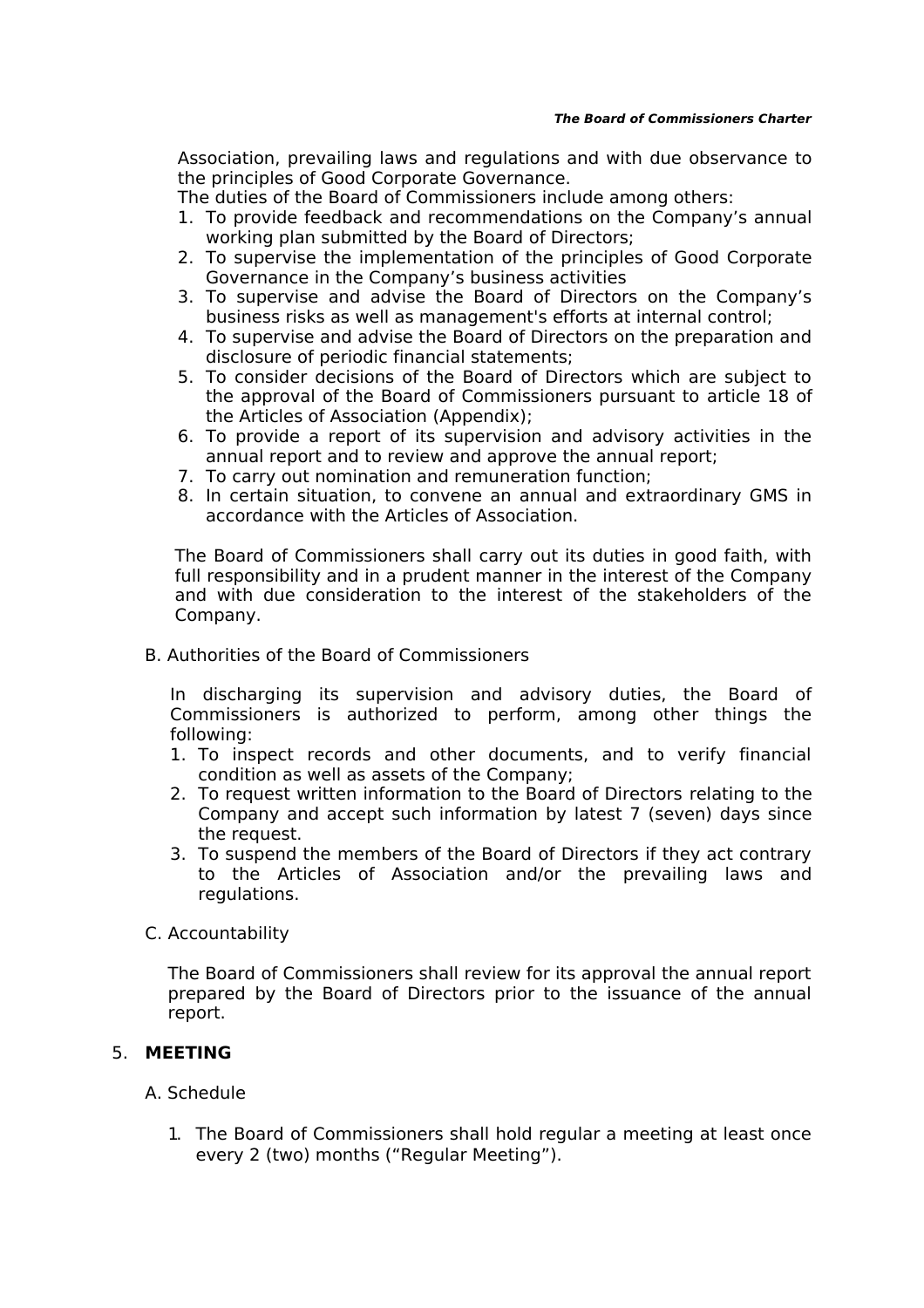- 2. In addition the Board of Commissioner may hold a meeting (i) at any time whenever deemed necessary by the President Commissioner or 2 (two) or more members of the Board of Commissioners or (ii) upon a request of 1 (one) shareholder or more representing at least 1/10 (one tenth) of the total number of shares with valid voting rights.
- 3. The Board of Commissioners shall oblige to convene a joint meeting with the Board of Directors ("Joint Meeting") regularly at least once every four months.
- B. Invitation and Material
	- 1. Invitations for the Board of Commissioners meeting are issued by the President Commissioner or 2 (two) member of the Board of Commissioners;
	- 2. Invitations for the Board of Commissioners meeting must be delivered to each member of the Board of Commissioners at least 7 (seven) calendar days before the meeting is convened (excluding the date of the invitation and the date of meeting). For urgent matters required to be discussed at a Board of Commissioners meeting, the period can be shortened to 2 (two) calendar days;
	- 3. Invitations for the Board of Commissioners meeting (other than Regular and Joint Meeting) is not required if all members of the Board of Commissioners are present;
	- 4. The material for the Regular Meeting and the Joint Meeting must be delivered to the member of the Board of Commissioners at least 5 (five) calendar days before the meeting is convened.
	- 5. Materials for other meetings of the Board of Commissioners may be delivered within a shorter period.
- C. Conduct and Resolutions
	- 1. The Board of Commissioners meeting is valid and entitled to adopt legally binding resolutions if attended by more than 1/2 (half) of the total number of the Board of Commissioners;
	- 2. The meeting shall be presided by the President Commissioner, and if the President Commissioner is absent, the meeting shall be presided by a Commissioner designated by the members of the Board of Commissioners is present at the meeting;
	- 3. Resolutions of the meeting shall be taken based on deliberation to reach a consensus. If a consensus is not achieved, the resolutions shall be taken by affirmative votes of more than 1/2 (half) of the total number of the Board of Commissioners present at the meeting;
	- 4. In the event of a tie vote, the proposal shall be deemed to be rejected;
	- 5. Each Commissioner present shall be entitled to cast 1 (one) vote and 1 (one) additional vote for each other member of the Board of Commissioners who he/she legally represents;
	- 6. Voting concerning an individual shall be made in an unsigned, folded ballot paper, while voting concerning other matters shall be conducted orally, unless the chairman of the meeting decides otherwise without any objection of other majority attendance;
	- 7. The Board of Commissioners may also make legal decisions without holding any Meeting of the Board of Commissioners, on condition that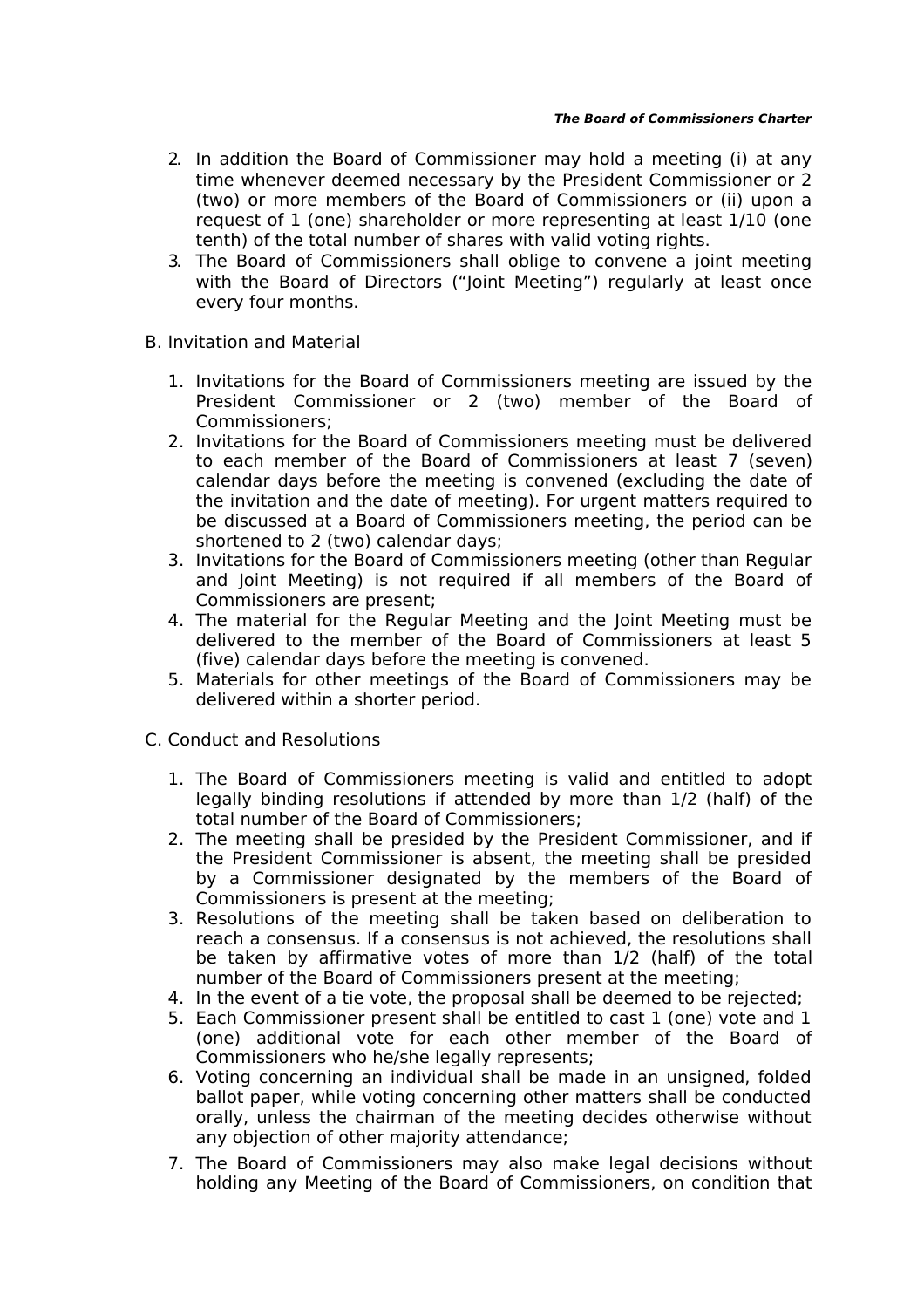#### **The Board of Commissioners Charter**

all members of the Board of Commissioners have been notified in writing concerning the proposal concerned and more than 1/2 (half) of number of members of the Board of Commissioners give approval concerning the proposal concerned in writing and signing the said approval.

The decision made in such way, has the same power as the decisions made legally in the Meeting of the Board of Commissioners.

# **6. VALUES**

In conducting its functions and duties Company's Commissioner adhered to the following values :

- 1. Each Commissioner shall oblige with good faith and full responsibility in performing its duty for the interest of the company;
- 2. Commissioner shall oblige to observe the prevailing law, the Article of association of the Company, guidance of Good corporate of governance, code of conduct of the Company and the policies which has been determined by the Company;
- 3. Commissioner is prohibited to give or offering, or receive either directly or undirectly something which is worthed to other party to influence or as reward of something which has been conducted and another action which is contrary with the prevaling law;
- 4. Commissioner is prohibited to take personal advantage from the Company activity other than salary and other allowance which received as a Commissioner member based on the GMS Resolution;
- 5. Each member of Commissioner shall be obliged to respect right, duty and authority of another Commissioner;
- 6. The Board of Commissioners shall oblige to stay away from such action which can hamper work relationship between the Board of Commissioners and work relation with Board of Directors;
- 7. Commissioner shall be able to make himself as good pattern for the company worker, both integrity side moral and ability;
- 8. Commissioner shall be liable to keep the confidentiality of company information;
- 9. Confidential information which obtained in the duty of member of Commissioner shall be remained be kept accordance with the prevailing law;

# **7. RULES OF CONDUCT**

A. Transparency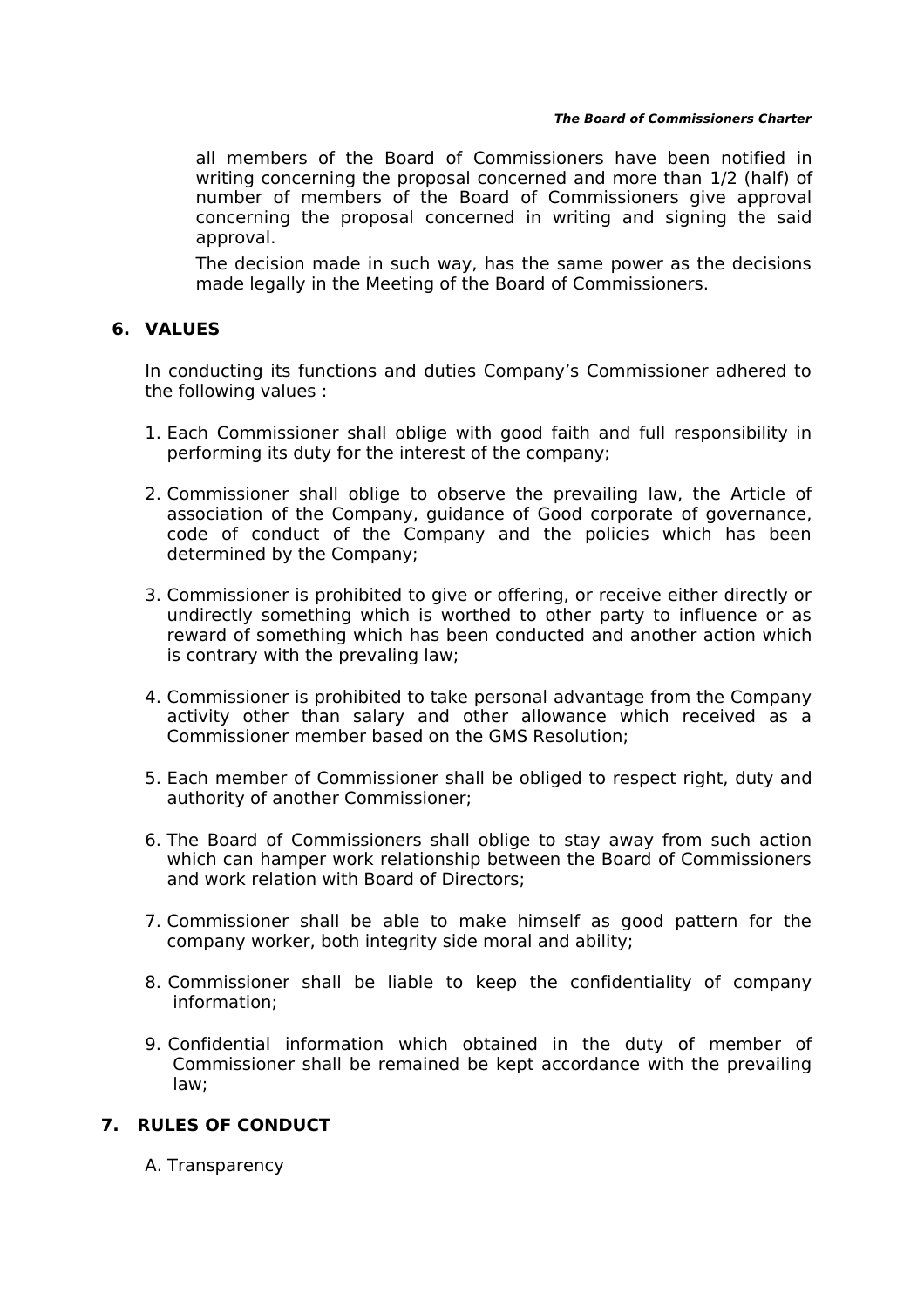In all communication with the Board of Directors and its members, the Board of Commissioners and its members shall act in an atmosphere of mutual trust and transparency.

B. Confidentiality

During his/her tenure and afterwards, a member of the Board of Commissioners shall not use or disclose (whether directly or indirectly) any confidential information belonging to the Company and/or its subsidiaries or any company in which the Company and/or its subsidiaries has an interest ("Confidential Information"). He/she is also prohibited from abusing such information.

C**.** Conflict of interest

A Commissioner should avoid putting him/herself into a position where his/her personal interests could conflict with his/her duty to the Company.

A Commissioner shall immediately report to the President Commissioner and to the other Board of Commissioners members any conflict of interest or potential conflict of interest with the Company and shall provide all relevant information in the report. The President Commissioner shall provide the Board of Directors with such information relating to the conflict of interest.

A transaction in which a Commissioner has a conflict of interest must obtain the approval of the Board of Commissioners, be concluded on terms and conditions which must comply with the applicable regulations on affiliated party and/or conflict of interest transactions.

A Commissioner who has a conflict of interest should not be involved in the process of decision making related to the matter in which he/she has a conflict.

# **8. RELATIONSHIP WITH THE SHAREHOLDERS AND OTHER STAKEHOLDERS**

The Board of Commissioners in carrying out its duties shall ensure that the rights of the shareholders are protected and exercised fairly in accordance with the Articles of Association and prevailing regulations, which among others are:

- a. The right to attend, convey their views and vote at the GMS;
- b. The right to obtain the Company's material information on a timely basis;
- c. The right to receive dividends;
- d. The right to receive distribution of the remaining assets of the Company upon liquidation in proportion to their respective shareholding.

The shareholders, in exercising their rights and responsibilities, shall consider the sustainability of the Company and comply with the Articles of Association and prevailing regulations. The responsibilities of shareholders include the following: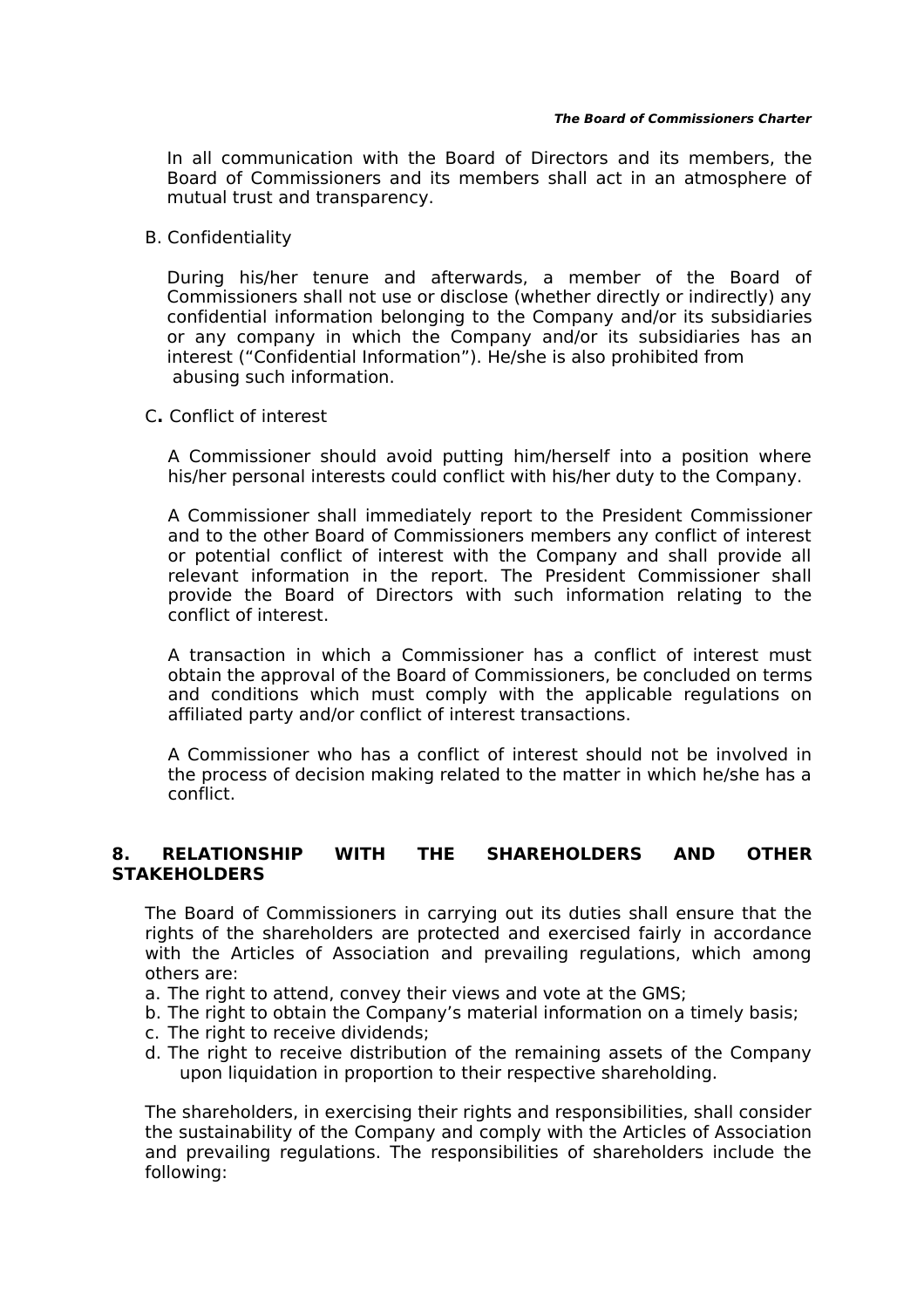- The controlling shareholder shall consider the interest of the minority shareholders and other stakeholders;
- The minority shareholders shall exercise their rights in a proper manner.

The Board of Commissioners in carrying out its duties shall always seek to have a good relationship between the Company and other stakeholders based on the principle of fairness in accordance with prevailing regulations. The guiding principles on the relationship between the Company and its stakeholder's are further elaborated in the Company's Code of Conduct.

# **9. CLOSING**

- 1. This Charter of the Board of Commissioners is effective from the date of signing.
- 2. This Charter of the Board of Commissioners will periodically evaluated for improvement.